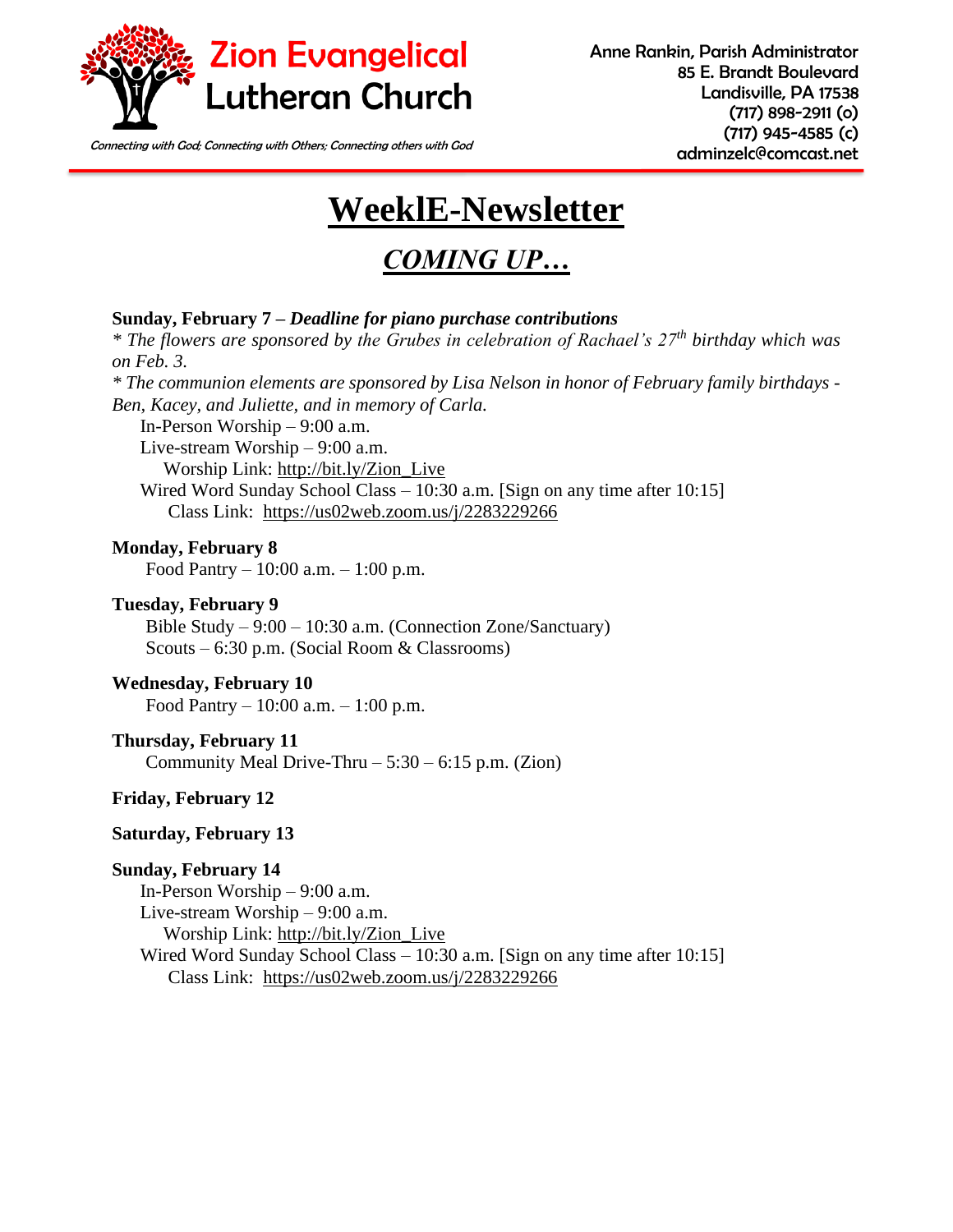# *ANNOUNCEMENTS*

### **WELCOME JOHN LANDIS!**

*We welcome John Landis to Zion as our new part-time music director! It is exciting to have him join the staff and the Zion family; we look forward to having him share his musical gifts with the church!* 

### **MARDI GRAS/SHROVE TUESDAY/FASTNACHT CELEBRATION**

*Even though we aren't able to celebrate Mardi Gras and Shrove Tuesday with a big get-together as we have in non-pandemic years, we can still celebrate! Stop over at Zion on Tuesday, February 16 and pick up a fastnacht for each person in your house! We will be set up in front of the church for your convenience from 8-10 a.m. and 5- 6p.m. (while supplies last)! You are welcome to wear your beads and colorful clothes!* 

### **2020 ANNUAL REPORT**

*Copies of the 2020 Annual Report are available on the ushers' table in the Narthex. It was also sent electronically last week. If you have any questions or would like it to be emailed again, please contact Anne in the office (adminzelc@comcast.net).*

### **2020 STATEMENTS**

*If you did not already pick up your giving statement for last year, it has been mailed to you.* 



*Bring your coins to church and drop them in one of the buckets as you enter or leave the Sanctuary. There are collection buckets at the back and at the front of the* 

*Sanctuary. If you don't attend worship but want to contribute to this offering which goes to various outreach organizations in the community, you can stop by the church during the week with your coin collection.*



*The WW class meets via Zoom each Sunday morning at 10:30. You can sign on any time after 10:15. The link for the class is: <https://us02web.zoom.us/j/2283229266>*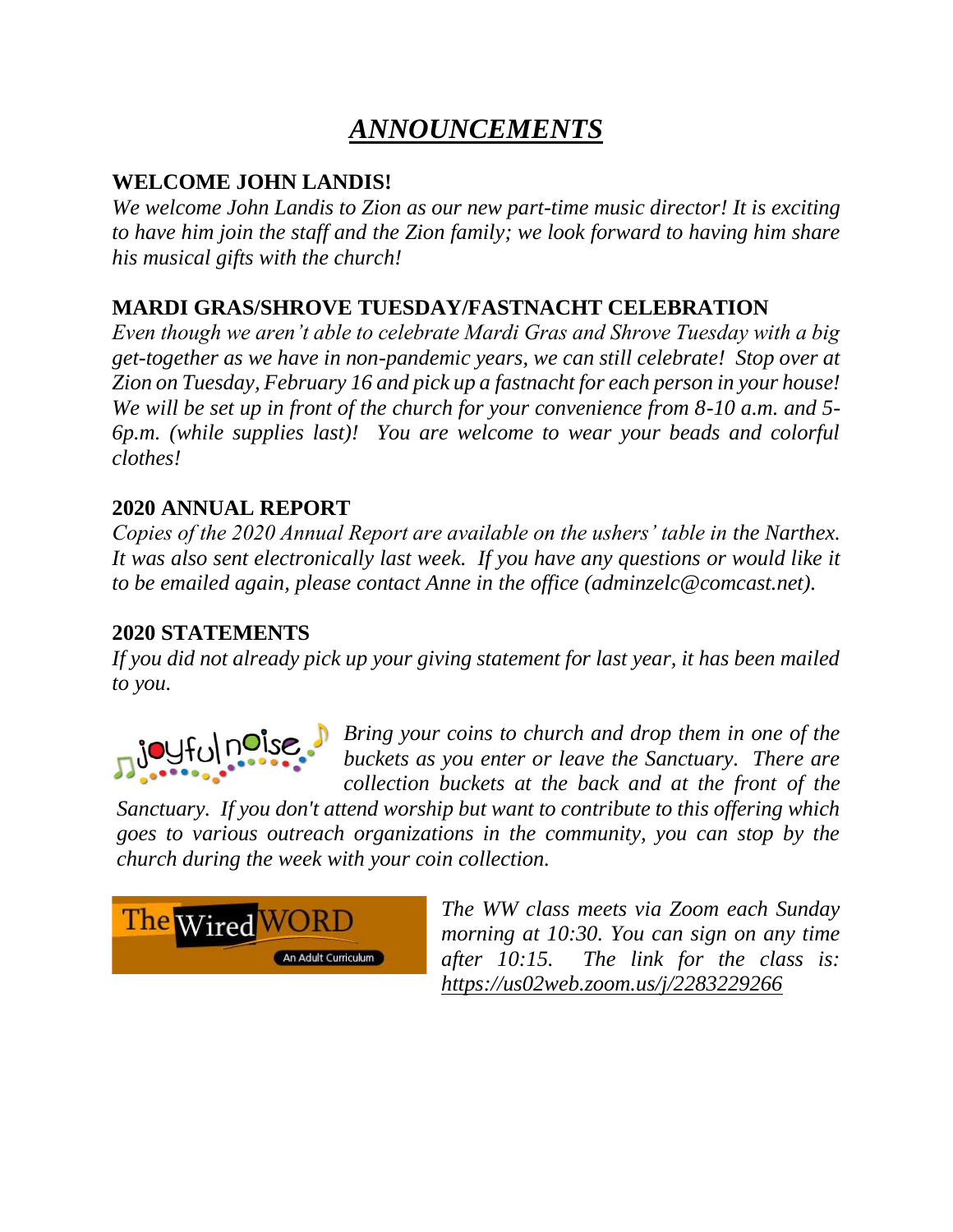### **CARD OF THE WEEK**

*Please be sure to sign the card each week when you come to worship. You can find the card on the lectern in the Narthex. If you are not coming to worship in-person, you are welcome to stop by the office on Monday to sign the card before it is mailed on Tuesday.* 





*The summer camp schedule is set and available online! Don't forget that Zion has camper scholarship money available for new and returning campers. In addition, because Zion has a "Camp Person Representative" (Thank you, Denise Haun!), campers get an additional discount. You can view the schedule and register online at:* 

*[https://www.lutherancamping.org/summer-camp/youth](https://www.lutherancamping.org/summer-camp/youth-summer-programs/)[summer-programs/](https://www.lutherancamping.org/summer-camp/youth-summer-programs/)*

*In addition, there are volunteer opportunities for adults to help at camp – nurses, in the kitchen, facility & ground maintenance, gardeners & tenders (Wittel Farm), program leaders. If you are interested in helping in any of these roles, contact Mike at LCC at 717-677-8211.* 



*Zion is sponsoring the Drive-Thru Community Meal this coming Thursday (February 11). Thank you to those who are helping make this meal possible! Comments on the local Next* 

*Door page are posted often about how much the meal is appreciated. This past week a couple of the comments include:*

- ➢ *My dad passed away last month. Two of his favorite things to make were pot pie and pepper slaw. Your post about the meal makes me think of him and brought a big smile to my face. Thank you for that, and for doing this for the community!*
- ➢ *I am grateful for the meals! Thank you so much!*

### **LOOKING FOR AN AFTERNOON OF WINTER ACTIVITIES?**

*Enjoy an afternoon of ice skating, sledding, and hot chocolate at Kirchenwald on Sunday, February 21 from 1-6 PM. If all the snow is gone by then, there will be other fun outdoor activities. More details can be found online at: [www.lutherancamping.org.](http://www.lutherancamping.org/)*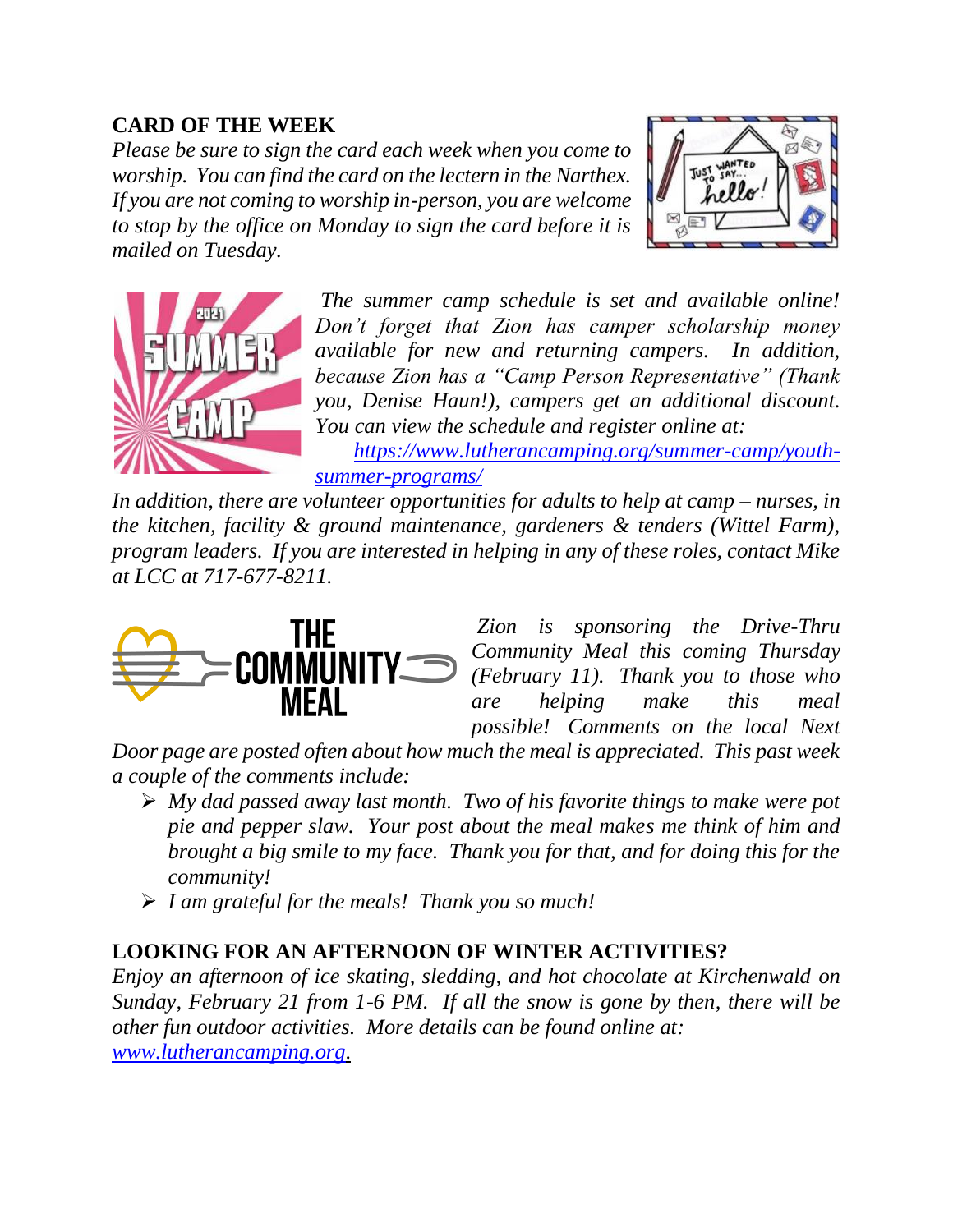# **ZION'S BABY GRAND PIANO**

"S*ing to the Lord a new song."*

Many of you will notice that the baby grand piano has arrived and is filling a major spot in the front of the nave! It was delivered last Friday morning, and several parishioners were on hand to welcome it to our congregation.

A number of our members feel strongly that a baby grand piano should be an integral part of our worship experiences and are willing to contribute toward the purchase of this piano and are asking others who feel as strongly about music to join them in subscribing to its purchase. It is a beautiful black Yamaha that was kept and maintained in pristine condition, and, as the Pastor said, its sounds "sweet". The total cost is slightly less than \$7,000, including a protective cover…this is a very reasonable price.

Several contributors have already come forward, and we raised a nice sum for the piano already. If you would like to contribute to the purchase of this instrument, the deadline is this Sunday. Please make your donation payable to Zion, noting in the memo line "Piano Purchase." If we receive donations in excess of the cost of the piano, they will be used both to acquire any needed accessories for the piano and for use with the Zion Musik concert series when it can be resumed.

Let us continue a legacy of filling this church and our lives with beautiful music. Please be part of this special gift to Zion!



 *DELIVERY & SET-UP OF THE PIANO)*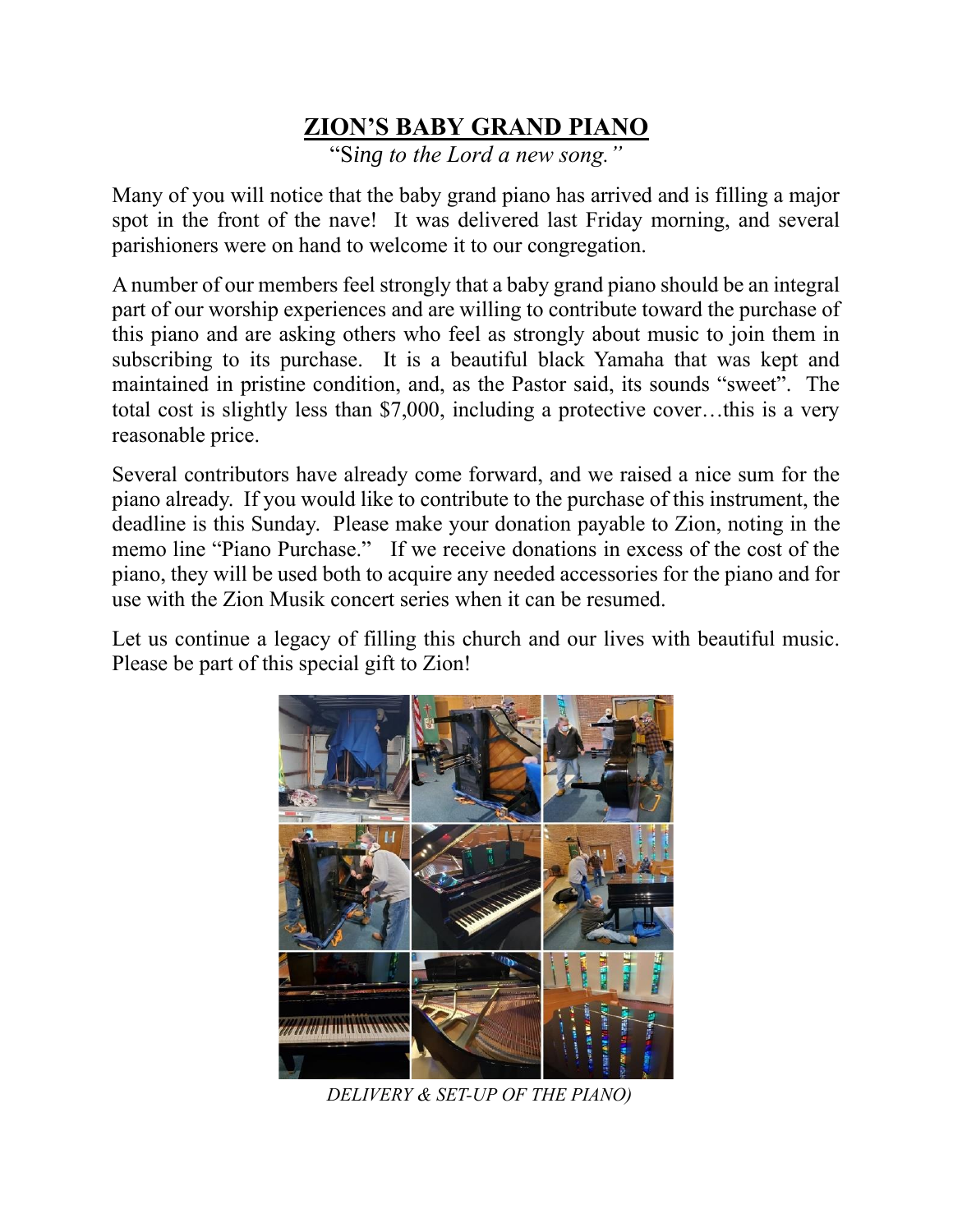

*The Parish Resource Center has several virtual workshops and webinars coming up, including a parenting series and a Lenten series. For the parenting series, the PRC has paired up with CHI St. Joseph's Children's Health to offer several a free parenting webinar series. You may also call the Parish Resource* 

*Center for more information or to register (717-299-1113) or visit the website: <https://parishresourcecenter.org/events-workshops/workshop-events/>*

#### *PARENTING SERIES*

*SIMPLICITY PARENTING – Feb. 11, 7:00-8:30 p.m. UNPLUGGED – March 11, 7:00-8:30 p.m.*



#### *LENTEN SERIES*

*PRAYING IN COLOR – Feb. 18, 7:00-8:00 p.m, GENTLE YOGA – Feb. 25, 7:00-8:00 p.m. MEDITATION – March 4, 7:00-8:00 p.m.*

### *ZION'S PRAYER LIST FOR HEALING*

Thelma Pearson Marvin Ruch Kate Donnan Barbara Williams Dave Wise Don Heartter Joe Adams Judie Ingersoll Lucy Davis Bill Grove Kay Crawford Holly Hoover Janet & Harry Musselman Jim & Linda Bear Robin Coons (Daughter-in-law of Dianne & Mark Coons) LaVon Harnish (Friend of Jeanette Bomberger) Homer Dietz (Brother-in-law of Harry Musselman)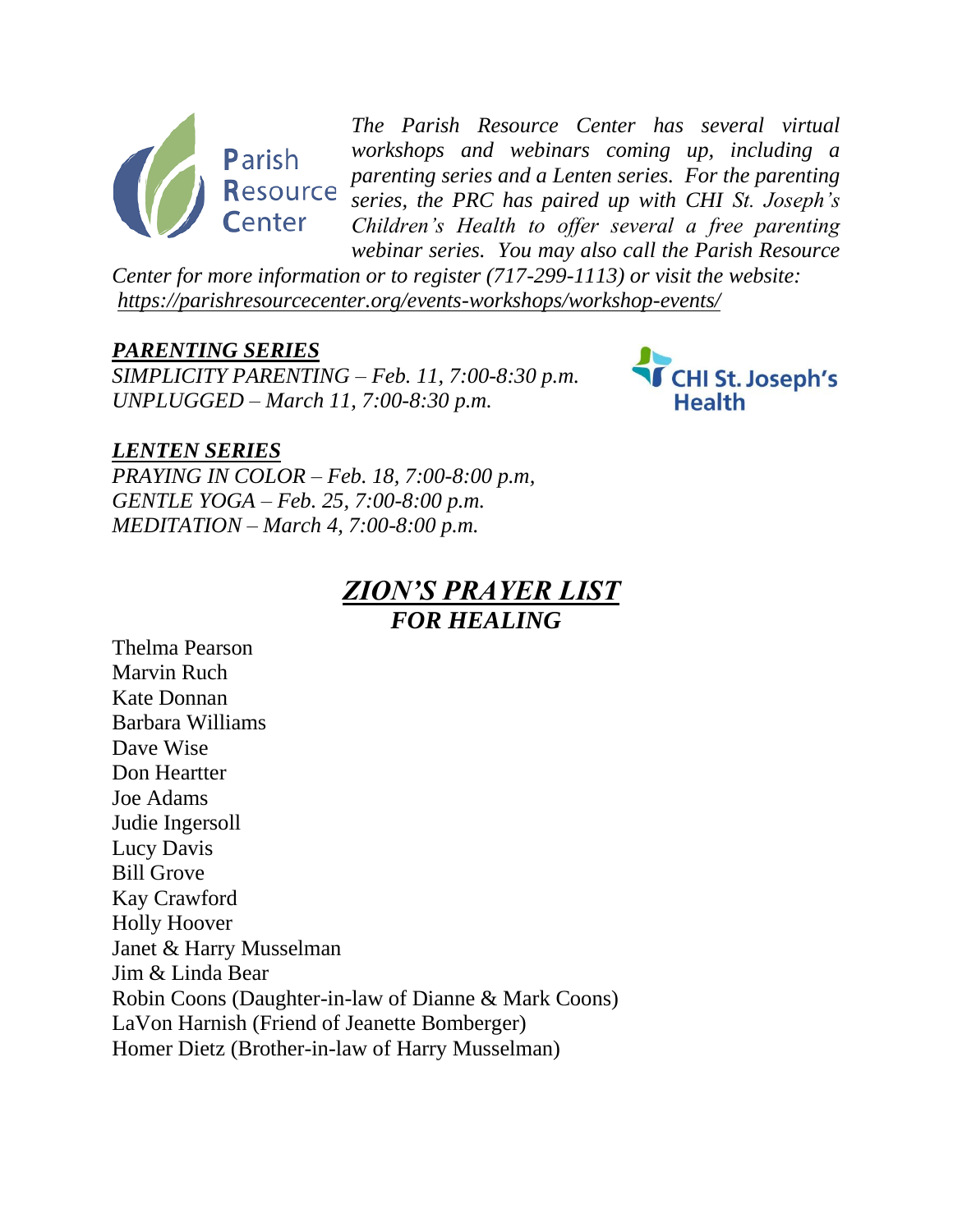Ron Sahd (Friend of Dave Wise) Loma Slike (Mother of Sue Wise) Mike LaFata (Son-in-law of Bill & Julia Grove) Lesli LaFata (Daughter of Bill & Julia Grove)

### *FOR COMFORT, PEACE, STRENGTH, & SAFETY*

Betty Stoner Arlene Miller Deb McCartney Marlin Zimmerman Bette Geibel Charlotte & George Potts Richard and Marilyn Heim Wilson Pipkin & family on the death of his father, Wilson Pipkin on 2/2 Alane Klepper & family on the death of her mother, Connie Bernhard on 1/23 Arlene Wise (Sister-in-law of Dave Wise) Vaun Hile (Father of Lynda Sherwood) Jennifer Kready (Daughter of Dave & Donna Dumeyer)

### *FOR PROTECTION FOR MILITARY & FIRST RESPONDERS*

Christopher Wright Chris Andrew Thom Whitesel Ryan Stitzel Doug Kautter Justin Gorlaski Corey Landis (Nephew of Jesse & Pat Landis) David Adams (Son-in-law of John & Kathleen Hay, and husband of Liz)

### *IN CELEBRATION*

### **HAPPY BIRTHDAY!**

8<sup>th</sup> – Matthew Rickert  $14<sup>th</sup>$  – Mary Cupach

### *IN REMEMBRANCE*

Condolences to the Pipkin family as they grieve the death of Wilson's father, Wilson Pipkin, on Tuesday, February 2.

**Wilson & Jennifer Pipkin Madison Pipkin Hannah Pipkin Chase Pipkin**  706 Steeplechase Rd. 139 Acorn Ln. 2219 Fitzwater St. 1420 Monroe St. NW Landisville, PA Mountville, PA Philadelphia, PA Lower Apartment 17538 17554 19147 Washington, DC

20010